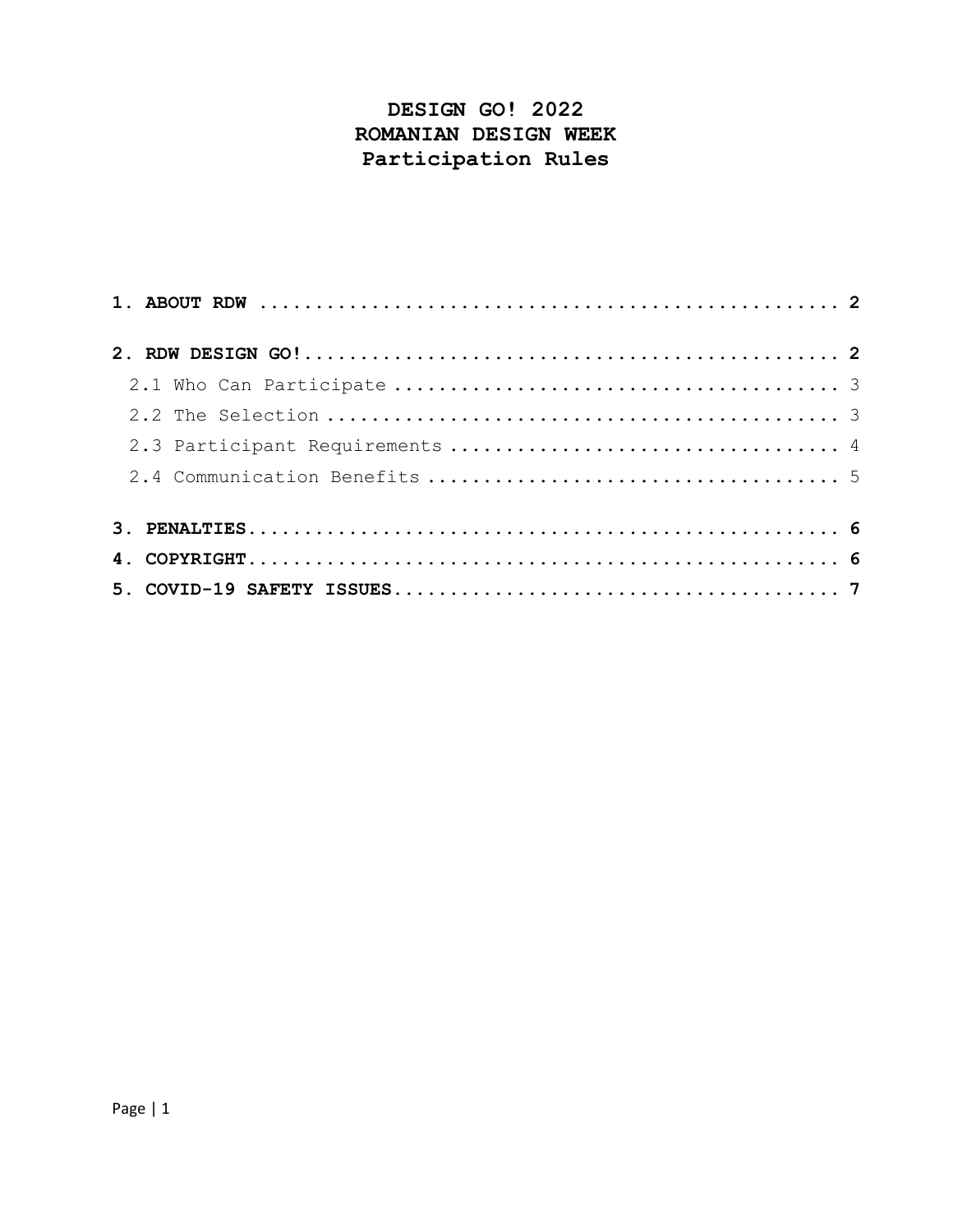## **1. ABOUT Romanian Design Week (RDW)**

**Romanian Design Week** is created and organized by The Institute, known as The Institute Foundation (the Organizer), reaching this year its 10<sup>th</sup> edition. The anniversary edition of Romanian Design Week will take place in **MAY, 14-22** in Bucharest. Romanian Design Week is an event dedicated to Romanian design that addresses a broad public of professionals, amateurs and enthusiasts.

Romanian Design Week's theme of 2022 is **FORWARD**, a topic that will bring to the fore the importance and contribution creative industries have in designing a future that respects the criteria of sustainability, inclusion and keeping pace with the evolution of technology.

The festival programme includes a series of exhibitions and activities taking place at the main location – **Combinatul Fondului Plastic** and in many hotspots around the city. The ten days itinerary will involve cultural venues, galleries, design studios, hotels and restaurants, which will embody the city's creative dynamic, setting a vibrant itinerary of exhibitions, pop-up shops, creative conferences, parties and other events. to the fore the importance and contribution that the creative industries have in designing a future that respects the criteria of sustainability, inclusion and keeping pace with the evolution of technology.

## **2. RDW DESIGN GO!**

Romanian Design Week launches a Call for Projects for satellite events for all organizations that want to join the map of Romanian Design Week and create and develop an event under the Romanian Design Week project. Applications are open until between **March 21st 2022.**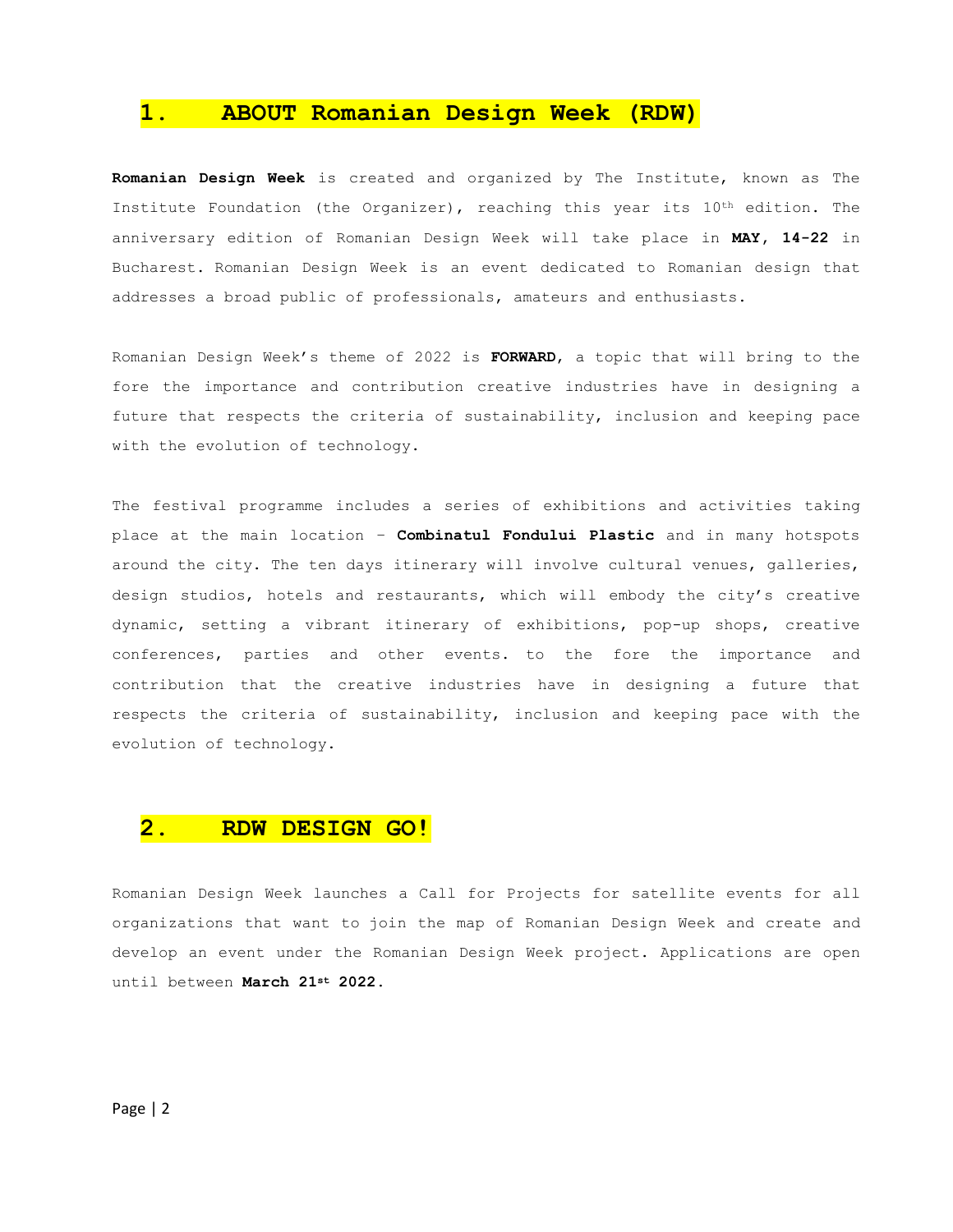### **2.1 Who can participate?**

Individuals or organizations (companies or NGOs), designers, design galleries, art galleries, architecture studios, design, branding & advertising agencies, public institutions, design magazines & other publishers, all kind of entities that can organize design related events (e.g. thematic exhibitions, design presentations, design themed gatherings), relevant for the 2022 RDW edition.

The participants **do not need to pay** an entry fee in order to be part of the Romanian Design Week itinerary.

In order to take part in the Romanian Design Week's "DESIGN GO!" all interested entities must fill in an entry form which can be found on our [website.](http://www.romaniandesignweek.ro/) The participants can organize one or more events, all during Romanian Design Week (May 14 – 22) – if the case, please repeat the Call for Projects steps for each proposal (fill in the form). The events must promote Romanian design or align to this year's theme, FORWARD, in all of its forms and manifestations, being relevant for the RDW 2022 edition.

All proposals must be sent until **March 21st, 2022.**

#### **2.2 The Selection**

After the Call for Projects period ends, the organizers will select the relevant events for this edition that best fit Romanian Design Week. Sending an event proposal during the Call for Projects period doesn't guarantee the presence on the Romanian Design Week map. All potential participants will receive an answer until **March 31st, 2022.**

The organizers may refuse events which are not relevant for Romanian Design Week or which offend national or religious sentiments or public taste.

Page | 3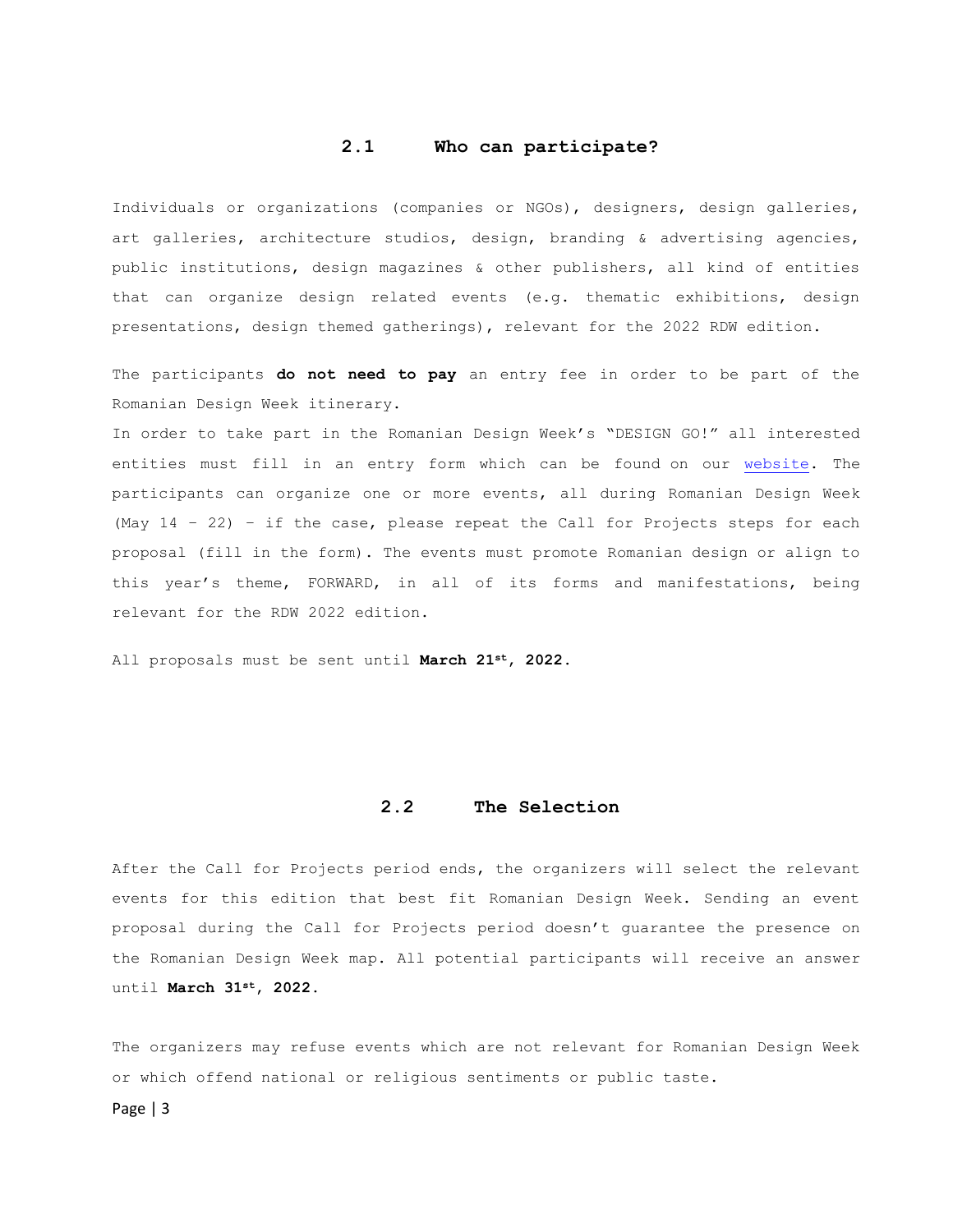# **2.3 After the admission, all the selected Participants need to:**

- ➢ Organize an event promoting Romanian design during Romanian Design Week, between **14th and 22nd of May 2022** (your event can't be scheduled for 13th as this day is reserved exclusively for the Official Opening of Romanian Design Week).
- $\triangleright$  Take full responsibility for the planning, organizing, promoting and presenting the event to the public. Each participant accepts full responsibility for the quality of their event and discharges the organizers from any responsibility in respect of third parties.
- ➢ Include the Romanian Design Week logo in all materials promoting the event and mention that the event is part of Romanian Design Week. The RDW organizers will send to the participant the RDW logo & other required files and they will make recommendations for an accurate communication regarding the association with the RDW programme.
- ➢ Allow Romanian Design Week branding at the event (key visual, stickers, presentations etc.). Allow sponsors branding and activations – In case the participant has other sponsors/partners for the event, the participant must inform the RDW organizers and wait for their approval, in order to eliminate any possible conflicts of interests.
- ➢ Complete the dedicated entry form until **March 21st, 2022** with all information (Romanian & English), as requested in the form, all used to promote the event and to include it in the RDW materials.
- ➢ Send to the Organizers photos, images and other materials resulted from the Connected Event organized under the RDW umbrella, during or after the RDW period, for a follow-up communication process and for future editions.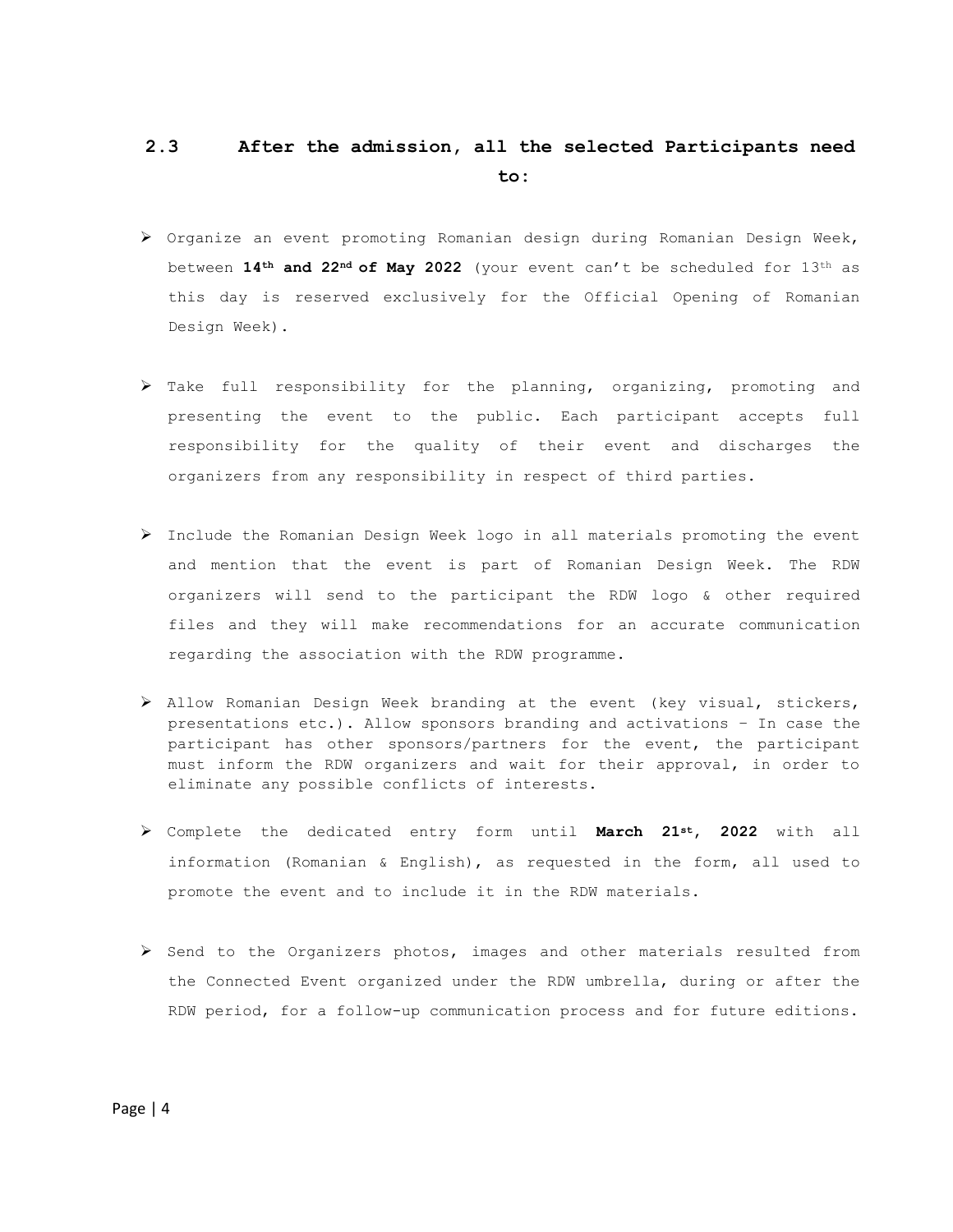### **2.4 Communication Benefits**

## **Following the signing of the agreement with the Participant, the organizer:**

➢ Will promote all events, part of the Romanian Design Week (massmedia, social media pages, websites, event media partners, special features) and will establish relevant partnerships with publishers, media, sponsors, public institutions, cultural institutes & other organizations that can help Romanian Design Week to be known to the relevant public and to attract as many people as possible to each event organized by The Institute and all other participants.

#### **Following the signing of the agreement with the Participant, the participant:**

➢ Will communicate their event following the RDW guidelines sent by email once selected to be part of the RDW Design Go! official programme.

#### **Package:**

**Each participant will be promoted during the entire RDW event through:**

- ROMANIAN DESIGN WEEK OFFICIAL PRINTED MATERIAL
- ROMANIAN DESIGN WEEK WEBSITE (AN ARTICLE ABOUT THE EVENT)
- THE INSTITUTE WEBSITE (AN INSERT ABOUT THE EVENT)
- RDW FACEBOOK PAGE & INSTAGRAM PAGE MENTIONS
- RDW DESIGN GO! FACEBOOK EVENT (DEDICATED POST)
- RDW DESIGN GO! INSTAGRAM PAGE (DEDICATED POST & INSTASTORIES)
- RDW NEWS IN THE LOCAL PRESS (MENTIONS)
- RDW NEWSLETTER (ONE INSERT)
- THE INSTITUTE NEWSLETTER (ONE INSERT)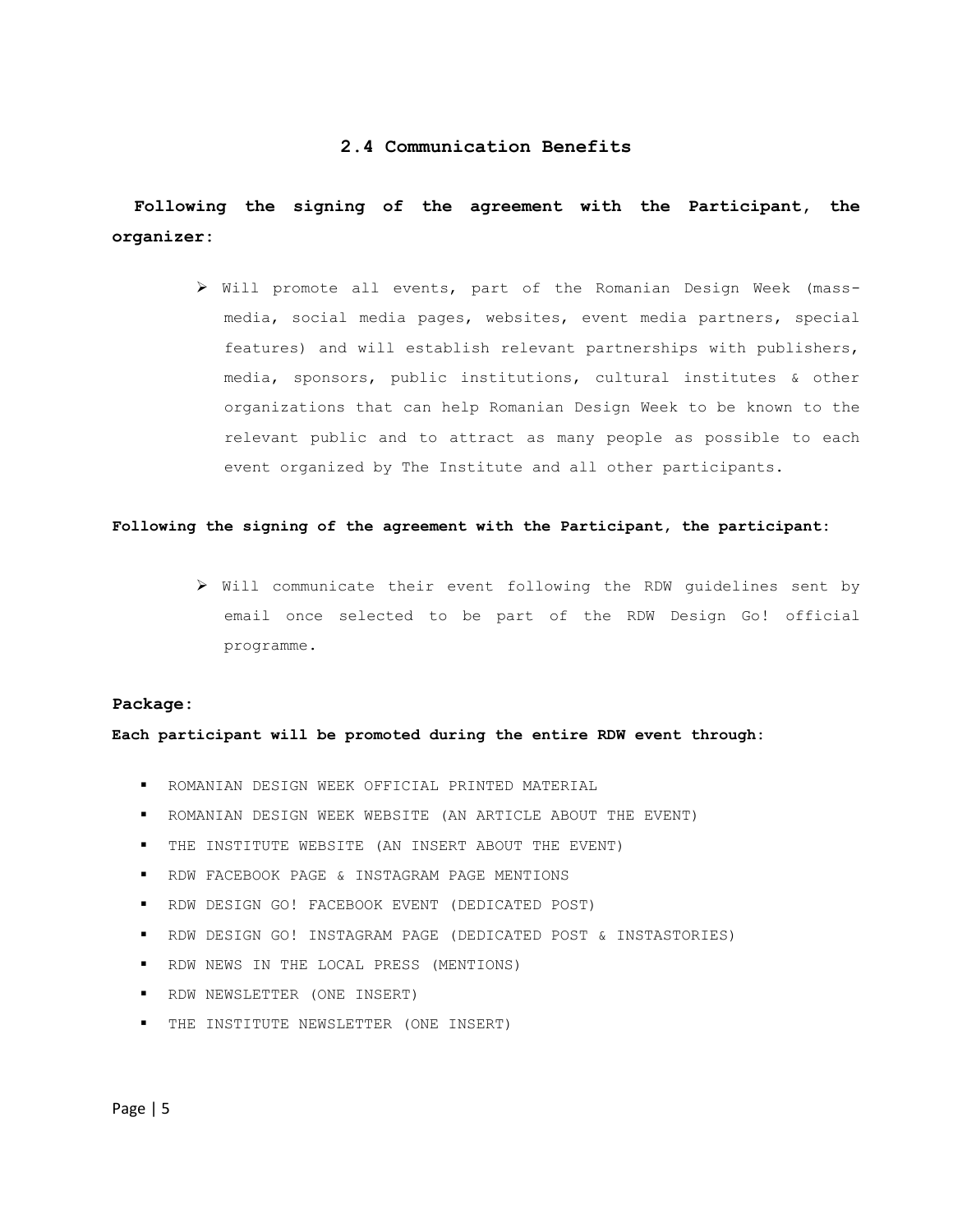## **3. Penalties**

The Institute, organizer of Romanian Design Week, can eliminate a connected event from all the RDW materials if the requested information and materials are not sent in the specified deadlines and if this affects the schedule and timing of the main event. All materials must be sent no later than **March 21st 2022 - 23:59.**

The participants should notify and justify in due time any delays.

# **4. Copyright**

The Institute and its partners are entitled to reproduce, record, publish, distribute and broadcast the images and multimedia content created for and resulted after the event (including and specifying the author's name), in order to promote the current Romanian Design Week edition and next editions. The organizers can use all images and multimedia content from the 2022 Romanian Design Week edition (from the Main Exhibition and from Connected Events) in a travelling exhibition presenting the RDW designers and artists.

The Participants are solely responsible for compliance with any and all copyright regulations and legal provisions in this respect, in relation with all content, works, materials, objects, pictures, images, music or any other works subject to copyright sent to the Institute, exhibited/presented to the public during or in relation with the event part of RDW and shall keep the Organizer free of any claims from third parties in relations with any copyright infringement.